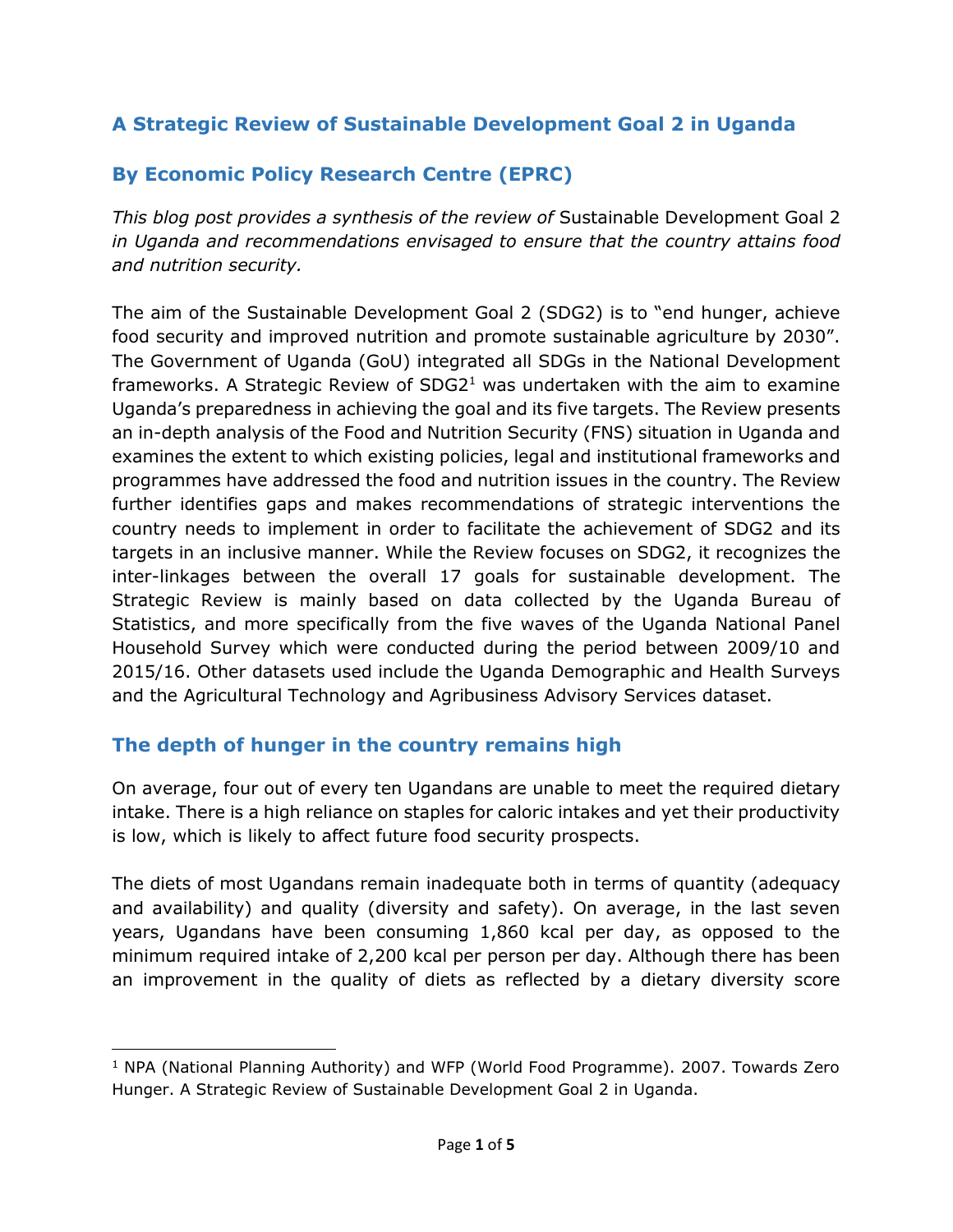(number of food groups consumed over time) that grew from 7.6 in 2009/10 to 8.2 in 2015/16, the improvement remains below the average recommended score of 9.2.

While the SDGs are hinged on the premise that no one is left behind, the findings reveal uneven progress in improving the food security situation across the country. The trends in caloric intake, based on Uganda's geographical regions, shows that eastern Uganda is regressing, registering an increase in the prevalence of food insecurity from 33 to 46 percent during the 2009/10 and 2015/16 reporting periods. Despite the low caloric intake observed in the eastern and northern regions, households in these regions consume a wider variety of food groups relative to their counterparts in the western region. Apparently, the expansion of cash crop production in eastern Uganda (especially sugar cane and rice), is achieved at the cost of food production. This factor coupled with increasing land fragmentation appears to have compromised FNS in eastern Uganda.

## **Major causes of food and nutrition insecurity**

*Low agricultural productivity:* There are significant crop yield gaps between onfarm yields and those attainable at research stations. The low crop yield has negative implications for the food security of Ugandans, especially those who mostly depend on their own food production for subsistence. The low agricultural productivity is mainly due to low access to extension services and adoption of agricultural-enhancing technologies (such as fertilisers, improved seeds, and irrigation), and uncertainties around the land tenure system.

*Constrained land rights:* There are important provisions in the current legal frameworks, which have also been operationalized, such as spouse consent to sell land or use land as collateral in the bank to access formal credit. However, despite some of these positive developments, the current land tenure system, growing land inequalities, fragmented land markets, and low formal land titling, continue to negatively impact households' decisions to invest in Sustainable Land Management (SLM) practices to boost their agricultural production and productivity, and support FNS. Less than 30 percent of cultivated land is under SLM approaches and this partly explains the low crop yields.

*Limited use of sustainable land management practices:* Less than 30 percent of cultivated land is under Sustainable Land Management (SLM) approaches and this partly explains the low crop yields. A larger share of land used for cash crops is under SLM compared to food crops, and this negatively affects food crop yields. With respect to irrigation, less than 0.5 percent of cultivated land is irrigated and most of this land is for rice and sugarcane cultivations.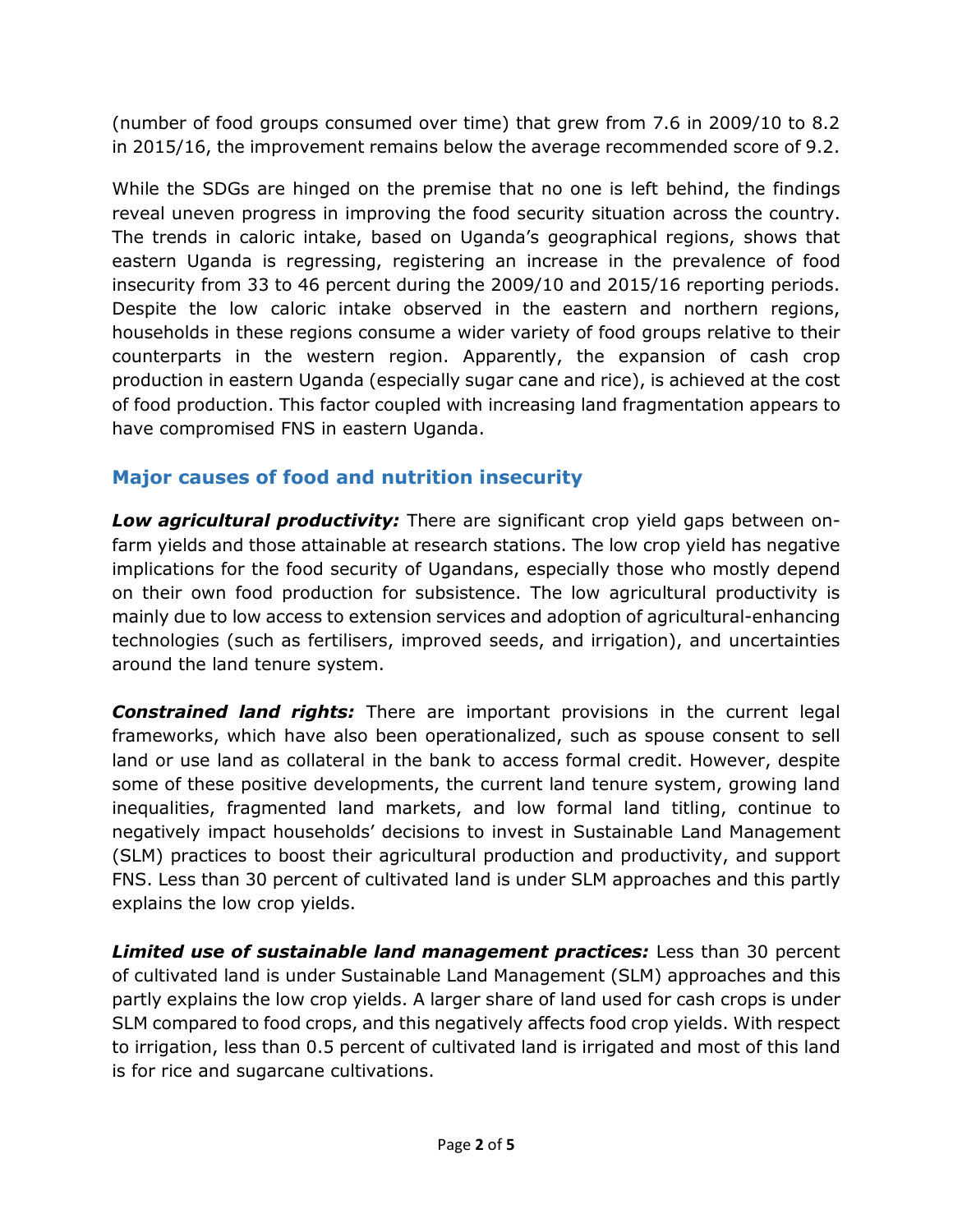*Increasing occurrence of weather related shocks:* Weather related factors, such as climate variability (e.g. drought), are cited as the major causes of inadequate food availability, which in turn results in higher food prices, which especially affect those individuals who depend on the market. As a consequence, a large portion of Ugandans are vulnerable to food insecurity. Although Ugandan households adopt a variety of strategies to cope with the consequences of climate changes, the overall resilience to shocks and climate variability is generally weak. In addition, the mitigation measures that have been adopted to address food shortages are *ad-hoc*  and oftentimes unsustainable. For instance, the reduction in meals consumed in a day compromises future food security status, while distressed livestock sales severely affect household asset holdings, reducing resilience to future shocks.

*Inadequate public funding for Food and Nutrition Security: Overall spending* on FNS in Uganda is inadequate under the current financing framework due to the fact that government funding for FNS activities is not distinguished from other activities. It is also difficult to identify specific FNS funding within sectoral budgets. This low budget allocation has partly affected the implementation of proposed programmes under the Uganda Nutrition Action Plan (UNAP). For instance, expenditures on research and development, which are critical for generation of drought resistant varieties to ensure climate resilience, are generally very low.

*"Death" of critical institutions:* A number of institutions that are critical for insuring food security at the household level and overall public health level are no longer existent. These include the Mutongole chief, farmer field schools, and school gardens. For instance, the lack of farmer field schools and school gardens has not only contributed to low skills development in agriculture starting from an early age, but it has also contributed to children being hungry while at school. Though development partners have come in to fill this void through provision of school meals in specific districts, this is not a sustainable response.

*Inadequate food storage facilities:* The 1995 Constitution calls for the establishment of national food reserves. However, at present, Uganda has no emergency food reserves. The few available food reserves (e.g., those operated by The Uganda Grain Council and those established with support from WFP in specific districts) are small and are mostly grain silos owned by private entities. Unlike its neighbours, such as Kenya and Tanzania, Uganda has very limited policy options to address sudden food shortages.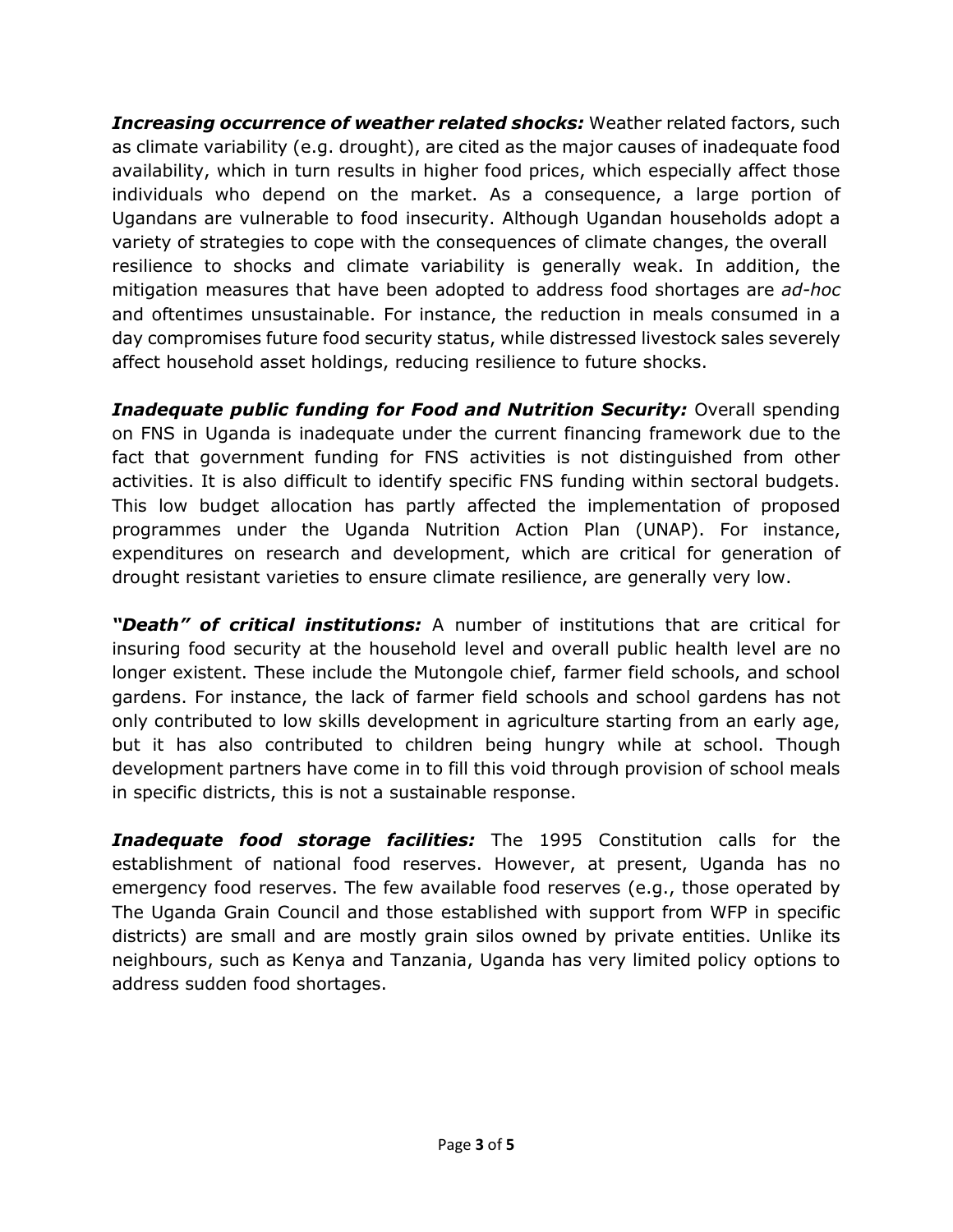#### **What can government do?**

- a) The GoU, with support from development partners, should develop and facilitate an effective early warning dissemination process and build the capacities of citizens to evaluate risks as well as strategies for avoiding food insecurity.
- b) Promote household-level water harvesting and fast-track the establishment of small-scale irrigation dams as an opportunity to increase access to water for agricultural production. This will enhance agricultural production and productivity, particularly in drought-affected areas.
- c) Create awareness about the importance of sustainable land management and productive use of land.
- d) Consider land reforms such as: operationalization of the land fund, promoting equitable land ownership rights, land consolidation, and sensitization of ordinary citizenry and land holding elites on their rights and responsibilities; Fast track systematic land ownership and equitable land rights to enhance land rights, increase investments in land, better soil conservation, improve land use efficiency and access to credit; Levy a reasonable tax on land to act as an incentive to promote use of land for productive activities; Institute functioning and regulated land markets, thus harmonizing the interests of landlords and tenants; and Through legislation and administrative actions, place a ceiling on the land holding size.
- e) Provide incentives and enforce sanctions to relevant institutions for effective implementation of FNS interventions. Also, there is need to rebuild the state capacity to regulate and enforce food production at the community level through the Parish Chief (e.g. Mutongole Chief). Local governments should develop ordinances and by-laws to ensure regulation on food production at a community level.
- f) Fast track the Food and Nutrition Bill into an Act of Parliament to strengthen coordination, financing and the institutional framework for supporting multisectoral food and nutrition interventions.

# **Achieving SDG2**

It is clear that the depth of hunger in Uganda remains high, and the main causes are low agricultural productivity, constrained land rights, limited use of sustainable land management practices, climate variability, inadequate funding for FNS interventions,